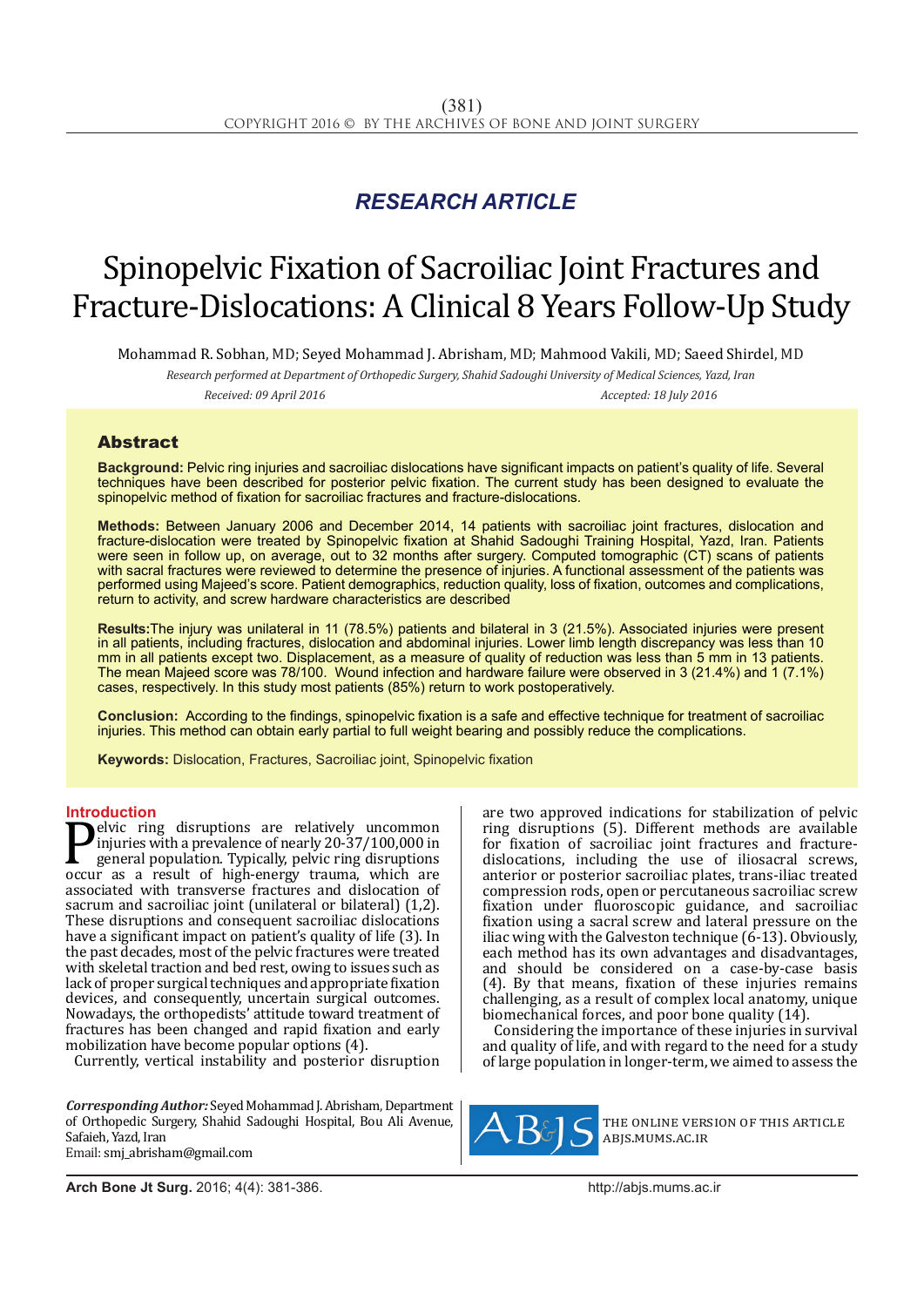THE ARCHIVES OF BONE AND JOINT SURGERY. ABJS.MUMS.AC.IR SPINOPELVIC FIXATION FOR THE SACROILIAC JOINT VOLUME 4. NUMBER 4. OCTOBER 2016

results of spinopelvic fixation (SPF) techniques by spine instrumentation in fractures and fracture-dislocations of the sacroiliac joint.

#### **Materials and Methods**

This study was approved by Shahid Sadoughi University of Medical Science Ethics Committee, Yazd, Iran. A written informed consent was obtained from all patients. In a retrospective study, we assessed the outcomes of SPF techniques in 14 patients aged 18-80 years and with pelvic fractures referred to Shahid Sadoughi hospital, Yazd, Iran between 2006 and 2014. All patients underwent plain X-rays (Chest X-Ray and Inlet-Outlet views) and computed tomography (CT) scan before operation to determine the exact shape of the pelvic fracture and the corresponding surgical plan.

All patients with Sacroiliac Joint fractures and fracturedislocations were included. The collected data included demographics (such as age, gender), reduction quality, loss of fixation, complications and outcomes, and return to activity.

#### *Spinopelvic Fixation*

The patient was positioned in prone position on a spinal surgery frame; a vertical median incision was made over the L5 vertebra (traction used if necessary). The subcutaneous tissues were dissected down to the posterior iliac crest, ipsilateral to the sacroiliac injury; Then, L5–S1 joint and the posterior surface of the sacrum from S1 to S3 was exposed through a median incision (5). Paraspinal muscles were elevated from the dorsum of the sacrum and reflected medially. Nerve decompression was performed if indicated, either through removal of bony fragments within the foramen or with a midline sacral laminectomy. Pedicle screws (5 mm) were placed on each side at L5 level as described by Canale et al. (15). Alternatively, fixation was performed at S1 level. This was done when there was definitely no sacral fracture. If both S1 and L5 fracture fixations were done, the two iliac screws were connected with a rod [Figure 1].

Two 7-mm iliac screws were inserted through sacroiliac connectors placed on a rod linking the two sacral screws. The iliac screws (range from 60 to 80 mm) were driven into

the posterior iliac crest and secured into the cancellous mass of the posterior ilium (5). We have used two screws in some; the first screw had an upward direction and the second was driven slightly downwards, toward the greater sciatic notch. The rods were bent appropriately and attached the pedicle screws to the iliac screws and left loose. The reduction was obtained and then maintained by locking down the rods to the screws (15) [Figure 2].

#### *Post-op evaluations*

Patients were ambulated with assistance within 2 to 5 days after surgery. All patients were discharged with partial weight bearing and were followed monthly for a minimum of 6 months. Majeed Index questionnaire, quality of reduction (displacement in plain x-ray), limb length discrepancy and the amount of vertical displacement were determined in the follow-up visits (16). Complete weight bearing was encouraged after complete union and absence of any side effects.

#### **Results**

During January 2006 and December 2014, 420 patients were admitted to Shahid Sadoughi hospital with pelvic fractures. In this period we have applied SPF technique in 14 patients. Patient's characteristics are summarized in Table 1. The mean age was  $37.9\pm7.18$  years (range: 18-80 years) and follow-up was at an average of 32 months (range: 6–56 months).

The mean injury-to-surgery time was 27 days (rang: 4 - 180 days) among all patients. This time would be 12.8 days (rang 4 to 24 days) excluding patients with long delays (Patients 9 and  $14$ ). Patient 9 was referred after failure of treatment strategies with a 45-day delay. Patient 14 was admitted after 180 days with traumatic sciatic nerve palsy and non-union [Table 2].

Pre and post-operative neurological symptoms were observed in two (Patients 10 and 14) and one patients (Patient 14), respectively. Material prominence was observed in seven patients, three of whom needed hardware removal. Hardware removal was performed due to pain in three different patients without material prominence.



**Figure 1. Patient 2: SPF with two iliac screws in sacral and pubic fractures. Sacral fracture coronal view (A), sacral fracture axial view (B), and SPF with two iliac screws and rod (C).**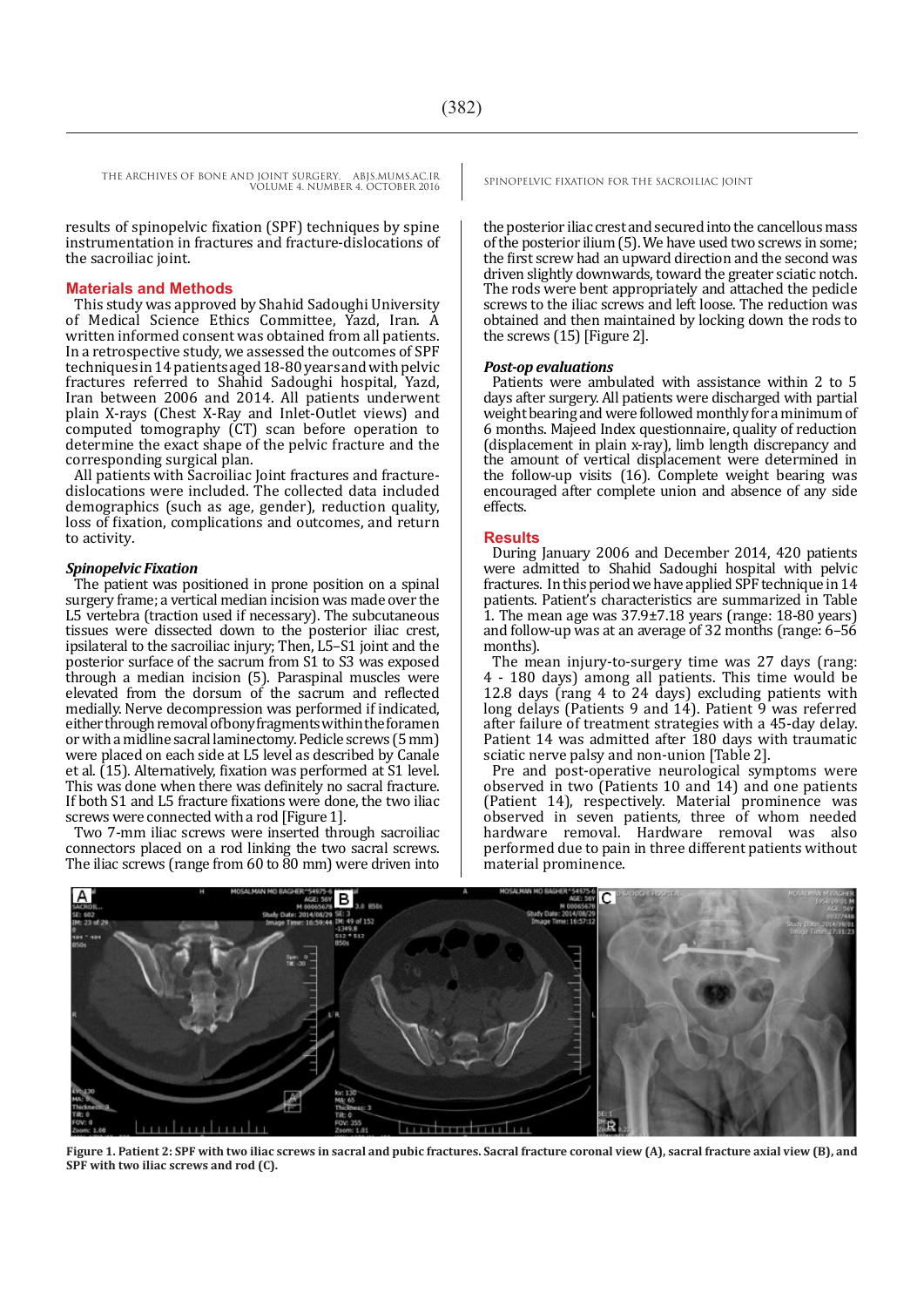

VOLUME 4. NUMBER 4. OCTOBER 2016

F**igure 2. Pre-operation CT scan and radiography of patient 4 that display sacroiliac dislocation, iliac fracture and diastasis of pubic symphysis (A and B) and post-operation radiographies for the patient that display sacroiliac, iliac and pubic symphysis fixation (C and D).**

The mean Majeed score was 78.14 [Figure 3]. Scores lower than 70, was found in three cases, two of which were the eldest patients (Patients 2 and 6). Lower limb length discrepancy was less than 10 mm in all patients except two cases. Eight (57.1%) patients had less than 5 mm and four patients had 10 mm limb length discrepancies.

Displacement was less than 5 mm in 13 cases. Patient



**Figure 3. Majeed score during 56 months follow for 14 patients.** 

9 with a 55 mm pre-operation displacement, inadequate traction, and 45 days delay failed to achieve the ideal quality (>15mm).

Postoperative complications were observed in 28.6% cases, including deep tissue infection (21.4%) hardware failure (7.2%) [Table 2]. Traumatic sciatic nerve palsy occurred with full recovery in one case. All dislocations achieved union after 6 months. In addition, no sacral or iliac screw loosening, loss of reduction, non-union or mal-union was seen. The patients' return to work is summarized in Table 3.

| Table 1. Preoperative characteristics of patients enrolled in the study |     |            |                      |           |           |                                                                       |  |
|-------------------------------------------------------------------------|-----|------------|----------------------|-----------|-----------|-----------------------------------------------------------------------|--|
| Patient                                                                 | Age | <b>Sex</b> | <b>Type</b>          | Side      | Mechanism | <b>Associated injuries</b>                                            |  |
| $\mathbf{1}$                                                            | 40  | Female     | Dislocation          | Left      | Accident  | Bilateral acetabullar fx*<br>Ramus of pubis fx<br>Tibial fx           |  |
| 2                                                                       | 56  | Male       | Fracture             | Right     | Falling   | Pubic fx<br>Femoral trans process fx                                  |  |
| 3                                                                       | 35  | Male       | Dislocation          | Left      | Accident  | Pubic dx**<br>Liver rupture                                           |  |
| 4                                                                       | 36  | Male       | Dislocation          | Right     | Falling   | Pubic dx<br>Iliac fx                                                  |  |
| 5                                                                       | 33  | Male       | Fracture-dislocation | Right     | Accident  | <b>Bladder</b> injuries                                               |  |
| 6                                                                       | 70  | Male       | Dislocation          | Left      | Accident  | Right ankle fx dx                                                     |  |
| $\overline{7}$                                                          | 30  | Female     | Fracture             | Right     | Accident  | Femoral fx                                                            |  |
| 8                                                                       | 27  | Male       | Dislocation          | Left      | Accident  | Pubic fx dx                                                           |  |
| 9                                                                       | 42  | Male       | Fracture-dislocation | Bilateral | Accident  | Tibialfx                                                              |  |
| 10                                                                      | 41  | Male       | Fracture             | Right     | Falling   | Pubic fx<br>Iliac fx<br>L5 transvers process fx<br>Abdominal injuries |  |
| 11                                                                      | 27  | Male       | Fracture-dislocation | Right     | Accident  | Pubic fx dx<br>Iliac fx                                               |  |
| 12                                                                      | 28  | Male       | Fracture-dislocation | Left      | Accident  | Pubic dx<br>Abdominal injuries                                        |  |
| 13                                                                      | 32  | Female     | Fracture-dislocation | Bilateral | Accident  | Pubic fx                                                              |  |
| 14                                                                      | 24  | Male       | Dislocation          | Bilateral | Accident  | Femoral fx<br>Pubic dx                                                |  |

\*Fracture, \*\* Dislocation

THE ARCHIVES OF BONE AND JOINT SURGERY. ABJS.MUMS.AC.IR SPINOPELVIC FIXATION FOR THE SACROILIAC JOINT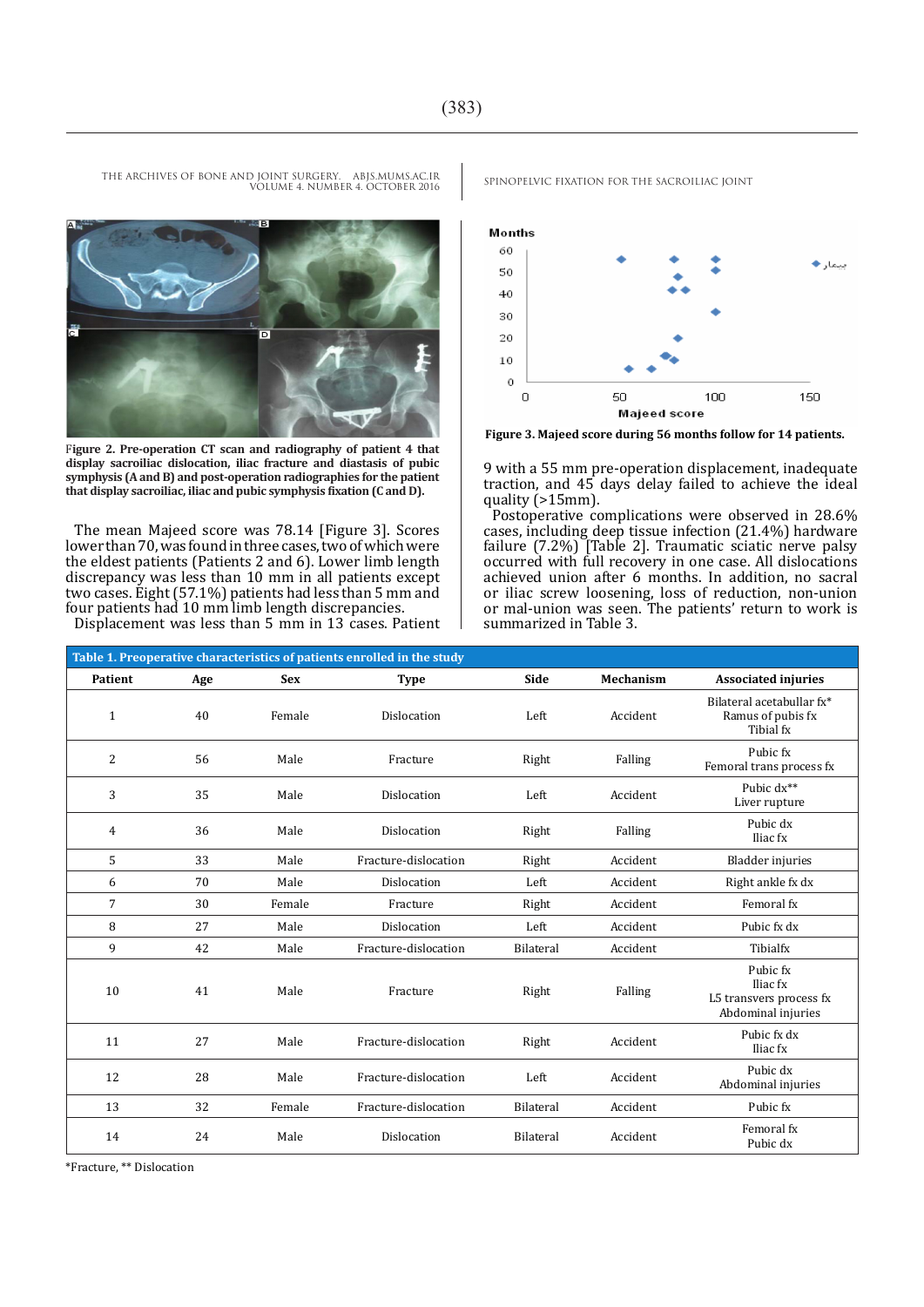**Table 2. Postoperative characteristics of the patients enrolled in this study Complication Reduction quality (Displacement) Leg length discrepancy Majeed score Vertical displacement (mm) Delay to operation (day) Follow up (month) Patient Before\* after**  $1 \t 20 \t 6 \t 15 \t 0 \t 80 \t 52 \t 53$ 2 6 23 5 0 66 10 5≤ - $3 \t 10 \t 10 \t 15 \t 0 \t 78 \t 52 \t 53$ 4 42 13 10 0 77 5≤ 5≤ Infection 5 12 4 10 0 73 10 5≤ Infection 6 6 11 5 0 54 5≤ 5≤ 5≥ 7 48 12 5 0 80 25 5≤ -8 32 15 5 0 100 5≤ 5≤ 5≤ 9 56 45 55 20 100 20 ≥15 - $10$  56 12 15 0 78 10 5≤ - $11$  51 16 5 0 100 5≤ 5≤ 5≥ 12 42 15 5 0 84 5≥ 5≥ - 13 12 2 5 0 74 5≥ 5≥ Infection 14 56 180 60 5≥ 50 10 5≥ Hard ware failure

THE ARCHIVES OF BONE AND JOINT SURGERY. ABJS.MUMS.AC.IR SPINOPELVIC FIXATION FOR THE SACROILIAC JOINT VOLUME 4. NUMBER 4. OCTOBER 2016

| Table 3. Patient's return to work status |               |  |  |  |  |
|------------------------------------------|---------------|--|--|--|--|
| Working status                           | Frequency (%) |  |  |  |  |
| No regular work                          | 1(7)          |  |  |  |  |
| Light work                               | 1(7)          |  |  |  |  |
| Change of job                            | 2(14)         |  |  |  |  |
| Same job, reduced performance            | 6(42)         |  |  |  |  |
| Same job, same performance               | 4 (28)        |  |  |  |  |

#### **Discussion**

In the past few decades, pelvis injuries frequency has risen to about 3-6%. Until the end of the 1970's, the majority of pelvis injuries were treated conservatively and most patients died. In this study, we have surveyed pelvic fracture treatment results by SPF technique in 14 patients with sacroiliac Joint Injuries.

SPF has many advantages like strong assembly which provides the possibility of immediate regain of sitting position and rapid restoration of full weight-bearing walking during the third week after the operation. In contrast to the original method which was defined for bilateral lesions, we used a unilateral approach to the sacroiliac joint. Therefore, we thought, some cases in the 14 consecutive patients have probably lower risk of post-operative infections. However, in a study by Saigal et al., 46 patients underwent unilateral and 26 bilateral iliac screw fixations with mean follow-up of 31 months. They found that 13% (n=6) of the unilateral and 7.7% (n=2) of bilateral cases developed postoperative infection (*P*=0.70) (17). Kuklo et al. found that bilateral iliac screws coupled with bilateral S1 screws provide excellent distal fixation for lumbosacral fusions with a high fusion rate (95.1%) in high-grade spondylolisthesis and long fusions to

the sacrum (18). According to the results, placing bilateral or unilateral pelvic screws does not seem to produce additional clinical benefits in all cases with pelvic injuries.

In this study, two 7-mm iliac screws were inserted through sacroiliac connectors were placed on a rod linking the two sacral screws. Although the use of two sacral or iliac screws provides more stability, the same result was obtained in milder lesions that were classified in the lower OTA classes and were treated by one screw. Also, while longer screws have been reported to have increased pullout strength, however, they do not seem to have any en vivo physiologic or functional benefit over shorter screws (19). Therefore, it seems that the OTA classification and surgeon's experience are the most important factors to choose a better method in using one or two screws (17).

To our best knowledge, there is no study on the association between the patient's age and the fixation results. In this study, the age range of patients was between 24 and 70 years, the quality of the reduction in all patients was perfect (except one patient). The only significant finding in older patients was a lower Majeed functional score which can be attributed to the shortterm follow-up.

The delayed surgery for pelvic injuries is more challenging because the anatomy of the pelvic is altered and less recognizable (20). According to standard protocols, the acceptable delay for these patients is between 4 to 6 days. In this study the mean interval between trauma and fixation was considerably high (mean 11.5 days). In a study between 1996 and 2007, Lindahl et al. have treated 797 patients with pelvic ring and acetabular fractures operatively. In the study, 15 operations were delayed (between 22–42 days from injury) and 24 late (> 6 weeks from injury) reconstructions (20). It seems, even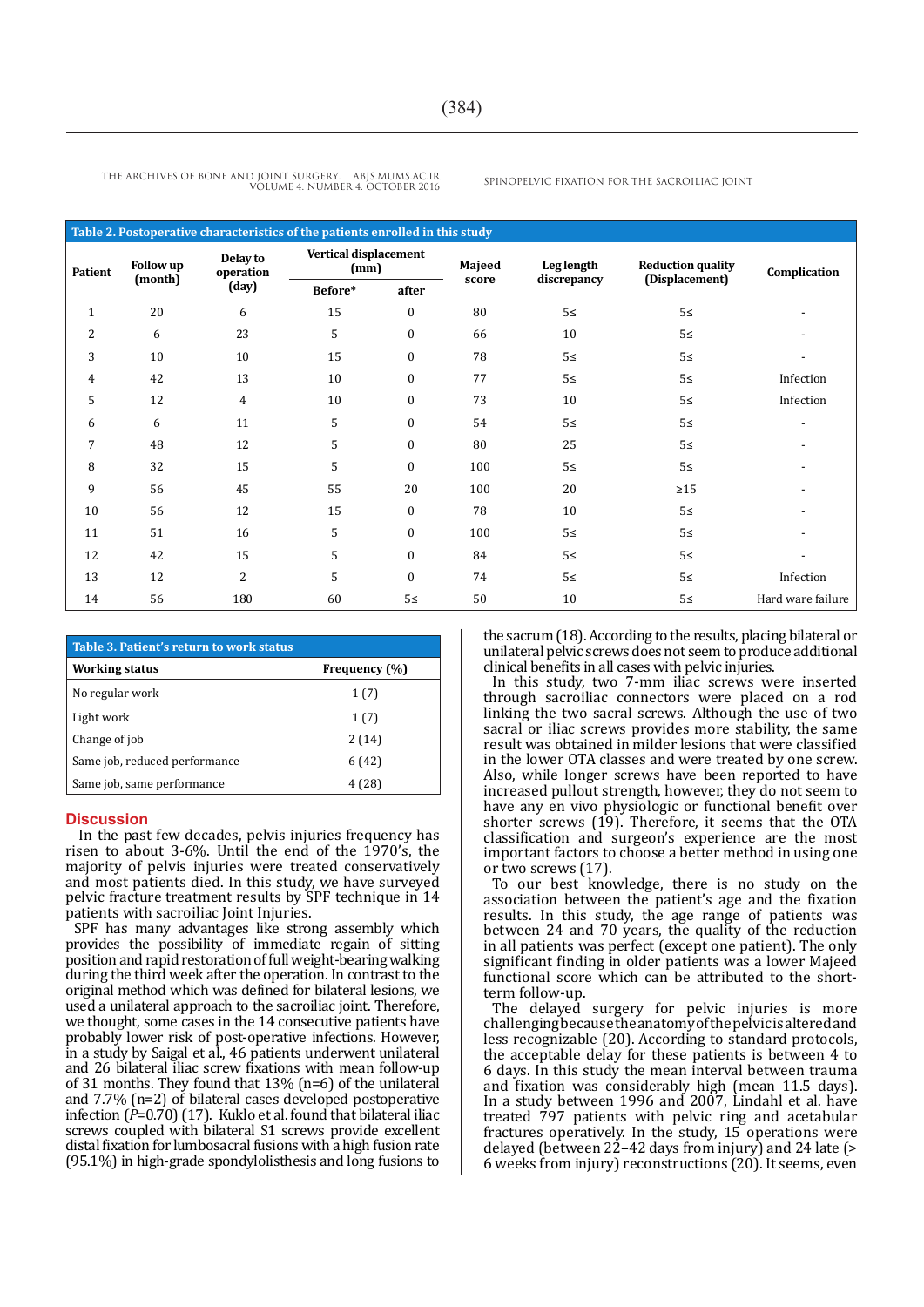THE ARCHIVES OF BONE AND JOINT SURGERY. ABJS.MUMS.AC.IR SPINOPELVIC FIXATION FOR THE SACROILIAC JOINT

VOLUME 4. NUMBER 4. OCTOBER 2016

with the surgeons tend to perform the operations as soon as possible, the associated injuries and emergency cares (such as repairing ruptured liver and unstable vital signs in some patients) can lead to a delay in the operations. However, we found that SPF techniques are applicable in delayed and late pelvic ring fracture cases.

Wound-related complications are relatively common after SPF due to thinness and poor blood supply of the soft tissue in the sacral area (5). We did not found such complications in this study. According to the results, SPF required a shorter surgical time, incurred less bleeding, and had a lower infection rate. In a study, Hoffman et al., reported fixation of pelvic ring rupture for 7 patients without neurological complications, non-union and mal-union (5). In a study by Lindahl et al., they have not reported deep wound infection among patients with delayed and late reconstructions of the pelvis (20).

In a study with reliable outcomes, Hoffman et al., reported their experience for 119 patients with sacral fracture treated with SPF method (5). They have noted persistent neurologic dysfunction in 15 out of 119 (12%) patients, while in this study we did not see neurological injuries in the cohort. Jones et al., retrospectively reviewed 15 patients with unstable sacral fractures treated with lumbopelvic fixation over 8 years. In their cohort, 7 of the 15 patients had persistent neurologic injuries. They have reported that neurologic injury was related to the particular fracture patterns (21). In a study Gibbons et al., evaluated the neurological findings in sacral spine injuries patients admitted over a 2-year period with the diagnosis of pelvic or sacral injury. They have reported that the possibility of neurological injuries is higher in vertical and transverse central canal fractures (22). Therefore, we suggest this difference in the prevalence of neurological injuries between the studies could be due to

Reduction quality was excellent in 13 patients with less than 5 mm permanent vertical displacement. The lower limb length discrepancy in our study was good similar to Hoffman et al (5). Screw loosening and loss of fixation were observed in only one case due to the lengthy delay and high level of displacement before surgery. Jones et al., have reported posterior reduction quality in 11 of 15 cases with less than 5 mm persistent displacement and four of 15 with 5 to 10 mm displacement. In their study, loss of fixation due to technical fault was reported only in one patient while greater pain was a result of prominent hardware. Keating et al., evaluated the efficacy of the use of iliosacral screw in pelvic vertical instability fixation in 38 patients (19). They have found screw loosening in 7 and non-union in 5 cases. In our study, complete fusion was obtained in all patients. There were only one case of hardware failure and no secondary displacement. Oh et al. have reported the outcomes of surgical sacroiliac joint fixation in patients with unstable pelvic ring injuries and reported bone union in all 16 patients (23). Sagi et al., examined the effects of the iliosacral screw fixation on the stability and motion of sacroiliac joint with and without anterior symphyseal plating in patients with vertical instability in the anterior and posterior pelvic ring (24). Without the symphyseal plate, an abnormal loading response was seen at the sacroiliac joint, producing paradoxical posterior translation and sagittal

plane rotation. The rotation forces through the sacroiliac joint were controlled with SPF technique. The iliosacral screws should be directed perpendicular to the sacroiliac joint, while the chondral surfaces are protected (21).

In the present study the mean Majeed score was calculated 78, while it was 93 in Hoffman et al study. This difference could be due to a lower quality of postoperative care in our study. They performed material removal surgery only for one patient. In our study, 6 out of 14 patients needed remove of the material. In a study Zhu et al., have evaluated the clinical application of a new less invasive ilioinguinal approach combined with a minimally invasive posterior approach technique in patients with unstable pelvic fractures. They reported the clinical outcome at one year was "excellent" in 29 patients and "good" in 8 patients (25). Overall, in this study, the quality of reduction and lower limb length discrepancy was more satisfying, while infectious complications of deep incisions and Majeed score were not significant.

It is difficult to measure indirect or economic costs of a pelvic injury. Chronic pain has been reported with less than 50% returning to previous work status. In this study, we have observed that majority of patients underwent SPF were able to return to work. Therefore, surgical expertise in treating sacroiliac injuries by SPF may reduce overall costs. Hoffman et al., reported that after that patients, 80 (70%) out of 119 patients with pelvic injuries who underwent SPF, returned to work, an additional seven (6%) patients returned to a different job as a result of injury and 20 (17%) were not able to return to any kind of work (5).

To our best knowledge, there are a few studies about efficacy of SPF in sacroiliac dislocation or fracturedislocations. In this study, we have examined the efficacy of SPF in the sacroiliac injuries treatment. However, our survey presents some limitations. The cross-sectional nature along with relatively small sample size in our study does not allow conclusions of causality on the observed associations.

According to the results of this study, spinopelvic fixation is a safe and effective technique to sacroiliac injuries treatment. It is associated with rapid restoration of full weight-bearing walking, less systemic complications, better care, lower loss of reduction or loosening screws, and lower chance of malunion.

#### **Acknowledgments**

The authors would like to thank all participating patients and Shahid Sadoughi Hospital for supporting.

Mohammad R. Sobhan MD Seyed Mohammad J. Abrisham MD Shahid Sadoughi University of Medical Sciences, Shahid Sadoughi Hospital, Yazd, Iran

#### Mahmood Vakili MD

School of Medicine, Shahid Sadoughi University of Medical Sciences, Yazd, Iran

#### Saeed Shirdel MD

Yazd University of Medical Sciences, Shahid Sadoughi Hospital, Yazd, Iran